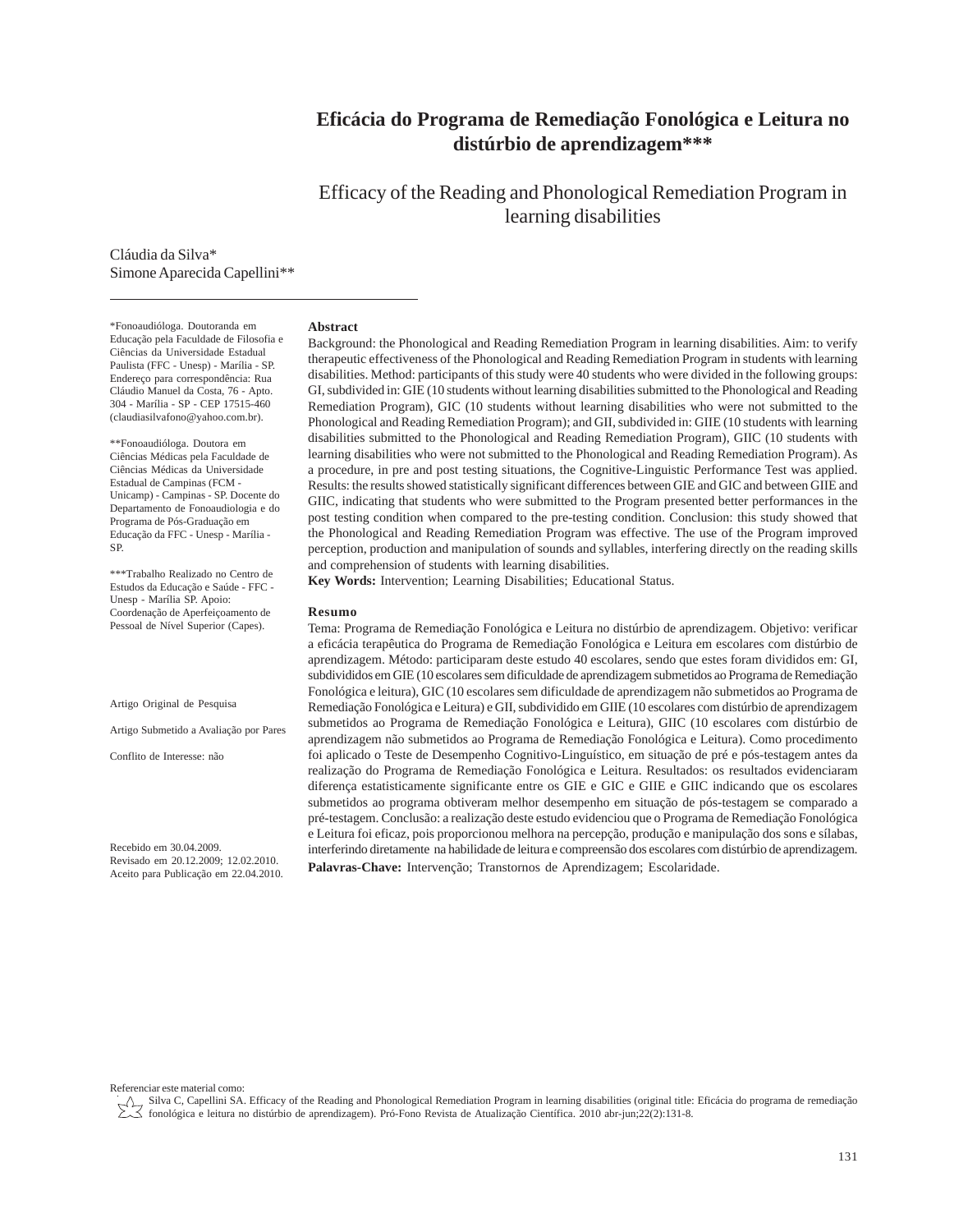## **Introduction**

Learning disability is a differential diagnosis of developmental dyslexia and learning difficulty and it has been studied over the years under the perspective of diagnosis and intervention. The studies realized in last 20 years have demonstrated that the student with learning disabilities presents impairment in cognitive, linguistic, auditory and visual processing, and in this way, the triggering of cognitive mechanisms to analyze, synthesize, manipulate, store and evoke linguistic information is altered, damaging, thus, the learning of writing systems with alphabetical basis (1-3).

Therefore, in literature, the proposed intervention to students with learning disabilities is based on the teaching of metaphonological strategies aiming to develop attention and perception of speech sound in association with the mechanism of grapheme- phoneme conversion necessary for learning how to read and write (3-5).

The association of procedures that involve phonological awareness and reading has been focus of works realized with individuals with difficulties and learning disabilities. These studies have indicated the efficacy of such remediation programs associated to reading strategies (6-9). However, in spite of the recommendation on international literature to the use of such remediation program, in national literature the research about intervention programs with students who present learning disabilities is still scarce. Based on what was exposed above, this study aimed at verifying the therapeutic effectiveness of a phonological and reading remediation program in students with learning disabilities.

### **Method**

This study was approved by the Committee of Ethics in Research of the Faculty of Philosophy and Sciences of the Universidade Estadual Paulista (CEP - FFC - Unesp) under the protocol number 2596/2007.

The participants of the study were 40 students from 2nd to 4th grades of municipal schools in Marília, from both genders, aged between 8 and 12 years old, divided into two groups:

Group I (GI): comprised 20 students without learning difficulties, 16 (80%) males and 4 (20%) females, subdivided into:

Group IE (GIE): comprised 10 students without learning difficulties submitted to phonological and reading remediation program.

Group IC (GIC): comprised 10 students without learning difficulties who were not submitted to phonological and reading remediation program.

The students without learning difficulties were indicated by the teachers based on satisfactory performance in two consecutive semesters in reading and writing exams. Before this indication, the students were submitted to ear-nose and throat, audiological and ophthalmological evaluation and the ones who participated in this study were those who showed results within normal standards.

Group II (GII): comprised 20 students with interdisciplinary diagnosis of learning disability, 19 (95%) males and 1 (5%) female, subdivided into:

Group IIE (GIIE): comprised 10 students with interdisciplinary diagnosis of learning disabilities who were submitted to phonological and reading remediation program.

Group IIC (GIIC): comprised 10 students with interdisciplinary diagnosis of learning disabilities who were not submitted to phonological and reading remediation program.

The diagnosis of learning disability of these students was made by an interdisciplinary team of the Center of Studies in Education and Health - CSEH/UNESP - from Marília and the Ambulatory of Child Neurology - Learning Disorders of the Medical School - FM - UNESP - from Botucatu, including speech pathology, neurological, pedagogical, neuropsychological and neuroimage (Single Photon Emission Computed Tomography - SPECT) evaluations.

The data collection was made at the Center of Studies in Education and Health - CSEH/UNESP after the signing of the Term of Free and Informed Consent by parents or caretakers of the students.

In situation of pre and post-testing every subject in this study was submitted to the same procedures to check the therapeutic efficacy of the program utilized. The selection of the procedure of pre and post-testing followed these criteria: instruments to verify single reading of words and non-words, phonological skill (rhyme and alliteration), reading and text comprehension (10). The following procedures were used in situation of pre and post testing:

A) Test of Cognitive-Linguistic Performance collective version: the collective version of the Test (11,12) was used in all the students of the study simultaneously. This version is composed of the following subtests: alphabet recognition in sequence, forms copy, dictation and short-memory.

B) Test of Cognitive-Linguistic Performance individual version: the individual version of the Test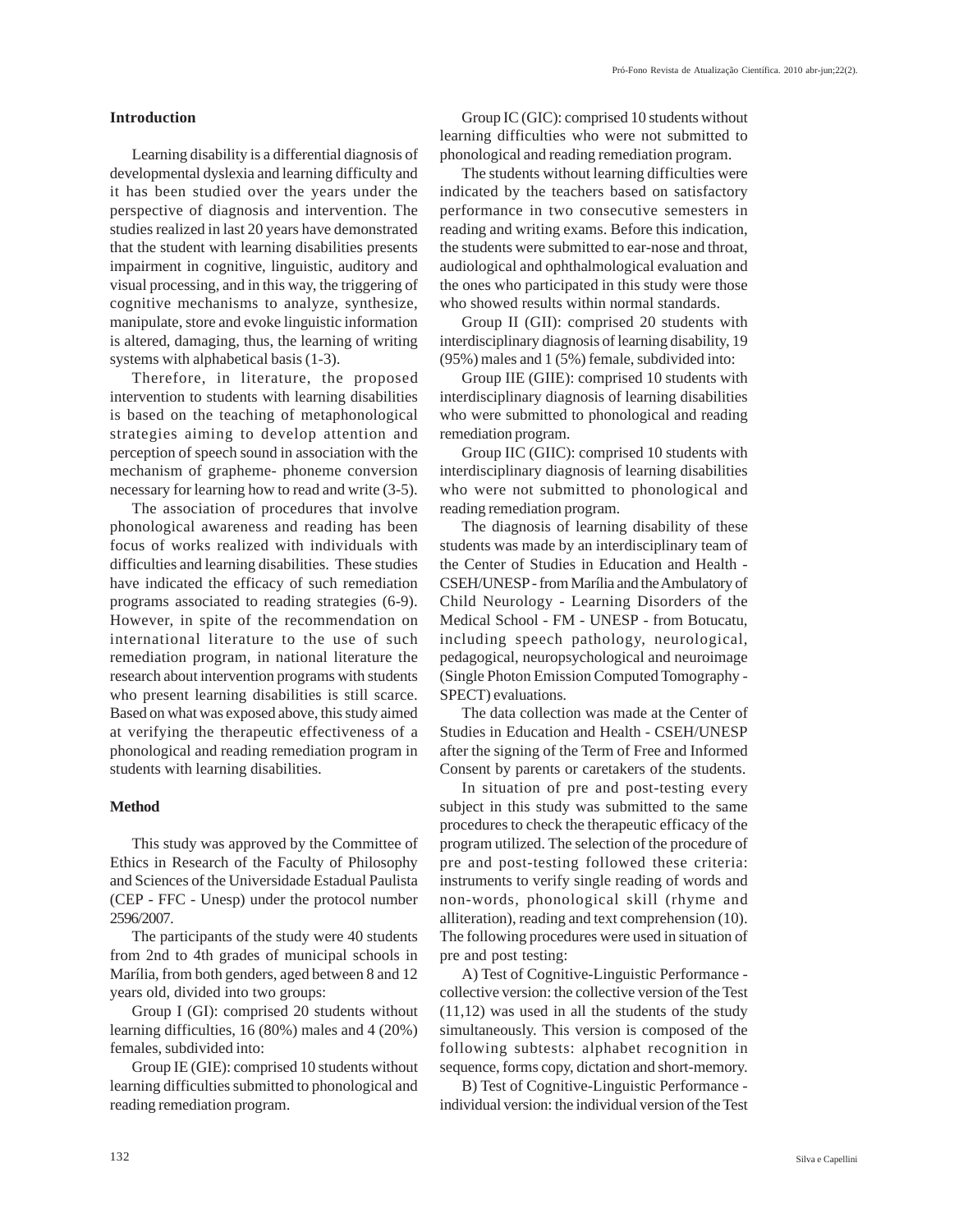(11,12) was used in all the students of the study. This version is composed of the following subtests: reading, phonological awareness, auditory processing, writing, visual processing, speed and sequencing processing.

C) Oral Reading and Comprehension of Text: three texts were used, selected from the indication of 14 teachers of 2nd to 4th grades of municipal schools in Marília - SP. The teachers were asked to choose a text for each school grade among three options of texts. The texts with higher rate of approval from the teachers were selected for each grade for the realization of oral reading and text comprehension.

The comprehension of the text was conducted by the researcher, who soon after the reading of the text, asked the student to answer four questions. The analysis of the reading of the texts was realized by counting mistakes of the read words (reading accuracy), total time of reading and reading speed  $(13-14)$ .

The phonological and reading remediation program was realized in 18 sessions with duration of 50 minutes each. The stages of the phonological remediation program were worked sequentially in the following order: identification of the sound and letters of the alphabet, identification of words inside a sentence, identification and manipulation of syllables in the word, phonemic synthesis, rhymes, identification and discrimination of phonemes, segmentation of phonemes, subtraction of phonemes, substitution and transposition of phonemes (APPENDIX 1).

The reading program was realized through the introduction of a book in the beginning of each

session of phonological and reading remediation program. This program was developed with the use of books from the "Estrelinha" collection (1995) from Ática Publishers (15). The choice of this collection was made based on facilitating factors for reading acquisition (16), in other words, frequency of incidence of the word in writing; regularity in writing and lexicon (appropriate vocabulary for age and schooling). The level of difficulty of the book was modified when the student presented 94% of reading accuracy, in other words, a mistake or less in each 20 read words, in this way, the change in the degree of difficulty was realized after 2 sessions of reading books of the same degree. The collection of the sequential register of the reading was realized based on a protocol prepared for this finality that consists of registering information related to the number of words of each story, number of words read by minute, percentage of skill and mistakes typology.

The results were statistically analyzed by the program SPSS (Statistical Package for Social Sciences), version 13.0. The Mann-Whitney Test, Friedman Test and the Wilcoxon signed-rank test were also used. A level of significance of 5% (0,050) was adopted for the application of the statistical tests  $(*)$ .

# **Results**

The results revealed improvement in the performance of the students who were submitted to the phonological and reading remediation program when the groups GIE, GIC, GIIE and GIIC were compared in pre and post-testing situation, as may be observed in Table 1, 2 and 3.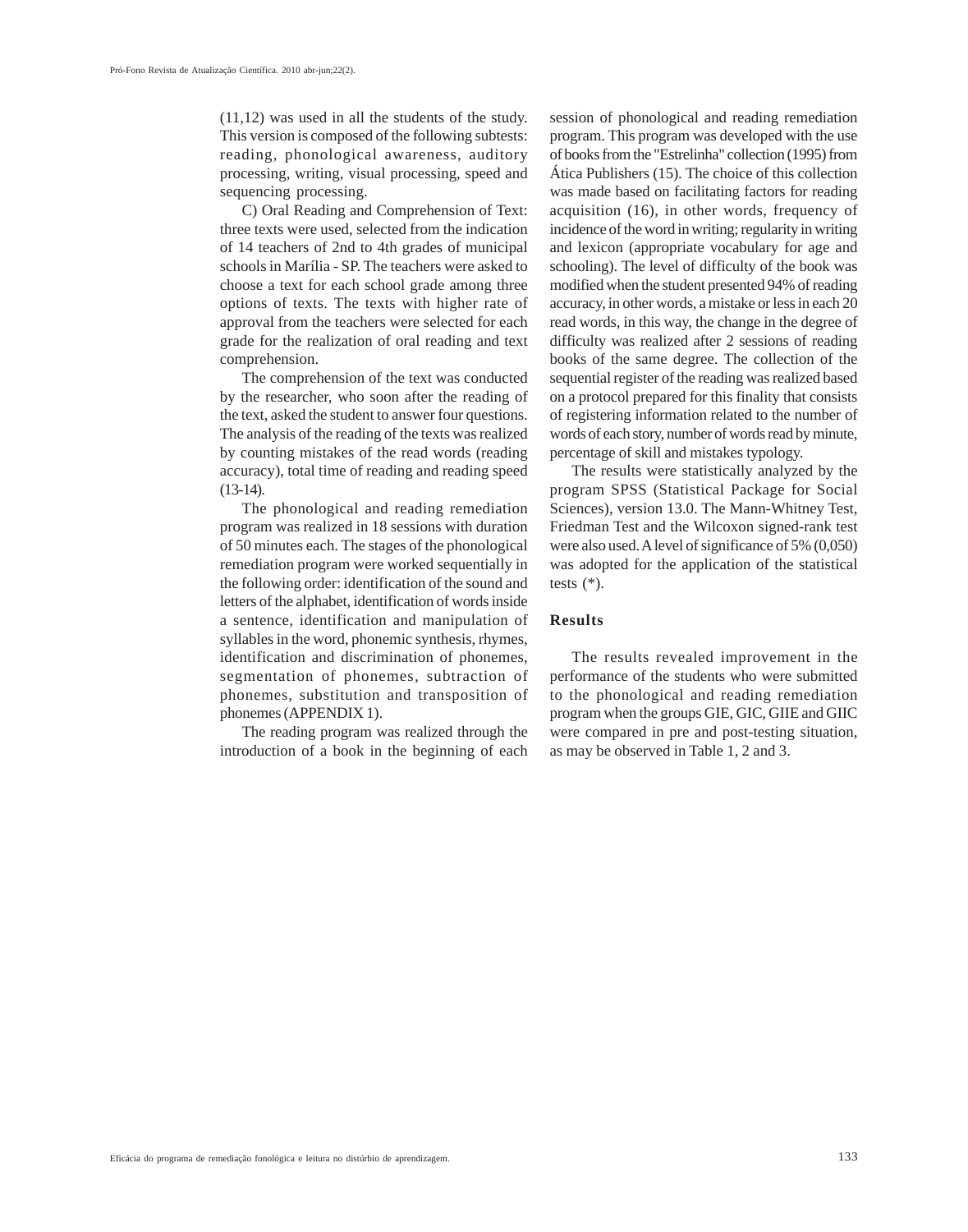| <b>Skill</b> | Variable pair | Groups      | Average | Standard<br>deviation | Significance (p) |
|--------------|---------------|-------------|---------|-----------------------|------------------|
|              | Alp_Pre       | <b>GIE</b>  | 26,00   | 0.00                  | > 0,999          |
|              | Alp_Post      |             | 26,00   | 0.00                  |                  |
|              | Alp_Pre       | <b>GIC</b>  | 26,00   | 0.00                  | 0,317            |
|              | Alp_Post      |             | 25,90   | 0.32                  |                  |
|              | Alp_Pre       | <b>GIIE</b> | 24,00   | 2,21                  | $0.041*$         |
|              | Alp_Post      |             | 25,80   | 0,42                  |                  |
|              | Alp_Pre       | <b>GIIC</b> | 23,10   | 2,60                  | 0,796            |
| Reading      | Alp_Post      |             | 22,60   | 4.65                  |                  |
|              | $R$ Pre       | GIE         | 89,40   | 30,73                 | $0,005*$         |
|              | R_Post        |             | 64,80   | 6,73                  |                  |
|              | R_Pre         | <b>GIC</b>  | 88,50   | 28,45                 | $0,042*$         |
|              | R_Post        |             | 77,40   | 23,00                 |                  |
|              | $R$ Pre       | <b>GIIE</b> | 231,80  | 93,03                 | $0,007*$         |
|              | R_Post        |             | 164,20  | 91,21                 |                  |
|              | R_Pre         | <b>GIIC</b> | 246,80  | 101,27                | 0,507            |
|              | R_Post        |             | 217,30  | 116,36                |                  |
|              | WD_Pre        | <b>GIE</b>  | 24,40   | 1,17                  | $0.011*$         |
|              | WD_Post       |             | 26,30   | 1,42                  |                  |
|              | WD_Pre        | <b>GIC</b>  | 26,00   | 1,15                  |                  |
|              | WD_Post       |             | 26,40   | 0.97                  | 0,279            |
|              | WD_Pre        | <b>GIIE</b> | 13,30   | 4.83                  |                  |
|              | WD_Post       |             | 18,50   | 5,04                  | $0,005*$         |
|              | WD_Pre        | <b>GIIC</b> | 14,50   | 5.82                  | 0,932            |
| Writing      | WD_Post       |             | 14,50   | 6,70                  |                  |
|              | NWD_Pre       | GIE         | 6,60    | 0,97                  |                  |
|              | NWD_Post      |             | 7,20    | 0,92                  | 0,250            |
|              | NWD Pre       | <b>GIC</b>  | 7,40    | 1,17                  |                  |
|              | NWD_Post      |             | 7,70    | 0.95                  | 0,429            |
|              | NWD_Pre       | <b>GIIE</b> | 3,20    | 1,32                  |                  |
|              | NWD_Post      |             | 5,00    | 1,15                  | $0,011*$         |
|              | NWD_Pre       | <b>GIIC</b> | 2,30    | 1,16                  |                  |
|              | NWD_Post      |             | 2,60    | 1,51                  | 0,480            |
|              | VM_Pre        | <b>GIE</b>  | 3,90    | 0.32                  |                  |
|              | VM_Post       |             | 4,00    | 0,00                  | 0,317            |
|              | VM_Pre        | <b>GIC</b>  | 4,00    | 0,00                  |                  |
| Visual       | VM_Post       |             | 4,00    | 0.00                  | > 0,999          |
| Processing   | VM_Pre        | <b>GIIE</b> | 2,90    | 0.74                  |                  |
|              | VM_Post       |             | 4,00    | 0.00                  | $0.009*$         |
|              | VM_Pre        | <b>GIIC</b> | 3,20    | 1,32                  |                  |
|              | VM_Post       |             | 3,10    | 1,37                  | 0,317            |

TABLE 1. Distribution of the averages, standard deviation and significance (p) of the performance in pre and post-testing of the students from GIE, GIC, GIIE and GIIC in the skill of reading, writing and visual processing in the test of cognitive-linguistic performance – collective and individual version.

Caption: Alp Pre: alphabet Pre-testing, Alp Post: alphabet Post-testing, R Pre: reading Pre-testing, R Post: reading Post-testing, WD Pre: word dictation, Pre-testing, WD Post: word dictation Post-testing, NWD Pre: non-words dictation Pre-testing, NWD Post: nonwords dictation Post-testing, VM Pre: visual memory with cartons Pre-testing, VM Post: visual memory with cartons Post-testing.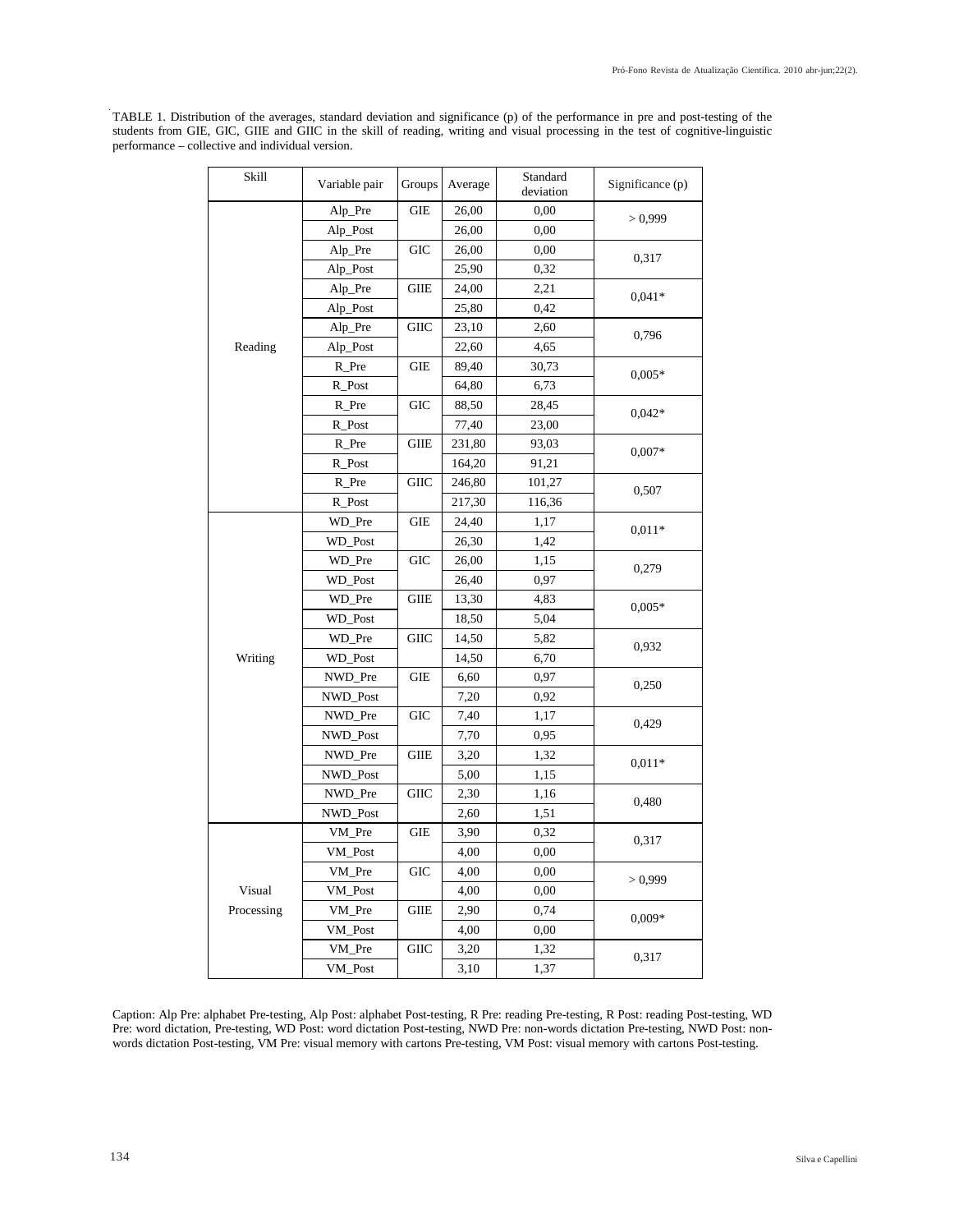TABLE 2. Distribution of the averages, standard deviation and significance (p) of the performance in pre and post-testing of the students from GIE, GIC, GIIE and GIIC in the skills of phonological awareness, auditory processing and speed processing of the test of cognitive-linguistic performance – collective and individual version.

| Skill        | Variable pair | Groups            | Average | Standard<br>deviation | Significance (p) |
|--------------|---------------|-------------------|---------|-----------------------|------------------|
|              | Alit_Pre      | <b>GIE</b>        | 9,70    | 0.67                  | 0,180            |
|              | Alit_Post     |                   | 10,00   | 0,00                  |                  |
|              | Alit_Pre      | <b>GIC</b>        | 9,80    | 0,42                  | 0,480            |
|              | Alit_Post     |                   | 9,60    | 0,70                  |                  |
|              | Alit_Pre      | GIIE              | 8,90    | 0,99                  | $0.026*$         |
| Phonological | Alit_Post     |                   | 9,90    | 0,32                  |                  |
| Awareness    | Alit_Pre      | <b>GIIC</b>       | 7,00    | 2,62                  | 0,071            |
|              | Alit_Post     |                   | 7,80    | 2,20                  |                  |
|              | Rhyme Pre     | GIE               | 19,60   | 0,97                  | 0,180            |
|              | Rhyme_Post    |                   | 20,00   | 0,00                  |                  |
|              | Rhyme _Pre    | <b>GIC</b>        | 19,70   | 0,95                  |                  |
|              | Rhyme_Post    |                   | 19,40   | 1,07                  | 0,414            |
|              | Rhyme_Pre     | <b>GIIE</b>       | 14,30   | 5,93                  |                  |
|              | Rhyme_Post    |                   | 17,80   | 2,44                  | $0.018*$         |
|              | Rhyme _Pre    | <b>GIIC</b>       | 11,60   | 6,15                  |                  |
|              | Rhyme_Post    |                   | 11,80   | 5,18                  | 0,797            |
|              | SD_Pre        | GIE               | 19,60   | 0,97                  |                  |
|              | SD_Post       |                   | 20,00   | 0.00                  | 0,180            |
|              | SD_Pre        | <b>GIC</b>        | 19,70   | 0,67                  |                  |
|              | SD_Post       |                   | 20,00   | 0,00                  | 0,180            |
|              | SD_Pre        | <b>GIIE</b>       | 17,30   | 4,16                  |                  |
|              | SD_Post       |                   | 19,60   | 0,97                  | $0,043*$         |
| Auditory     | SD_Pre        | ${\rm GHC}$       | 16,10   | 2,88                  |                  |
| Processing   | SD_Post       |                   | 16,20   | 3,16                  | 0,705            |
|              | WR_Pre        | GIE               | 5,00    | 1,15                  |                  |
|              | WR_Post       |                   | 5,40    | 1,26                  | 0,157            |
|              | WR_Pre        | <b>GIC</b>        | 4,10    | 0,74                  |                  |
|              | WR_Post       |                   | 4,40    | 0,70                  | 0,257            |
|              | WR_Pre        | GIIE              | 3,70    | 1,49                  |                  |
|              | WR Post       |                   | 4,30    | 0,95                  | 0,063            |
|              | WR_Pre        | $\rm GIC$         | 2,90    | 0,99                  |                  |
|              | WR_Post       |                   | 3,10    | 0,74                  | 0,414            |
|              | NN_T_Pre      | GIE               | 33,40   | 7,86                  | 0,093            |
|              | NN_T_Post     |                   | 32,40   | 7,73                  |                  |
| Speed        | NN_T_Pre      | $_{\mathrm{GIC}}$ | 28,30   | 7,59                  | 0,766            |
|              | NN_T_Post     |                   | 28,70   | 5,85                  |                  |
| Processing   | NN_T_Pre      | GIIE              | 39,70   | 7,75                  | $0,016*$         |
|              | NN_T_Post     |                   | 33,70   | 6.20                  |                  |
|              | NN_T_Pre      | $\rm GIC$         | 53,60   | 25,41                 | 0,635            |
|              | NN_T_Post     |                   | 54,30   | 20,56                 |                  |
|              |               |                   |         |                       |                  |

Caption: Alit Pre: alliteration, Pre-testing, Alit Post: alliteration Post-testing, SD Pre: discrimination de sons Pre-testing, SD Post: sounds discrimination Post-testing, WR Pre: word repetition Pre-testing, WR Post: word repetition Post-testing, NN\_T Pre: number naming time Pre-testing, NN T Post: number naming time Post-testing.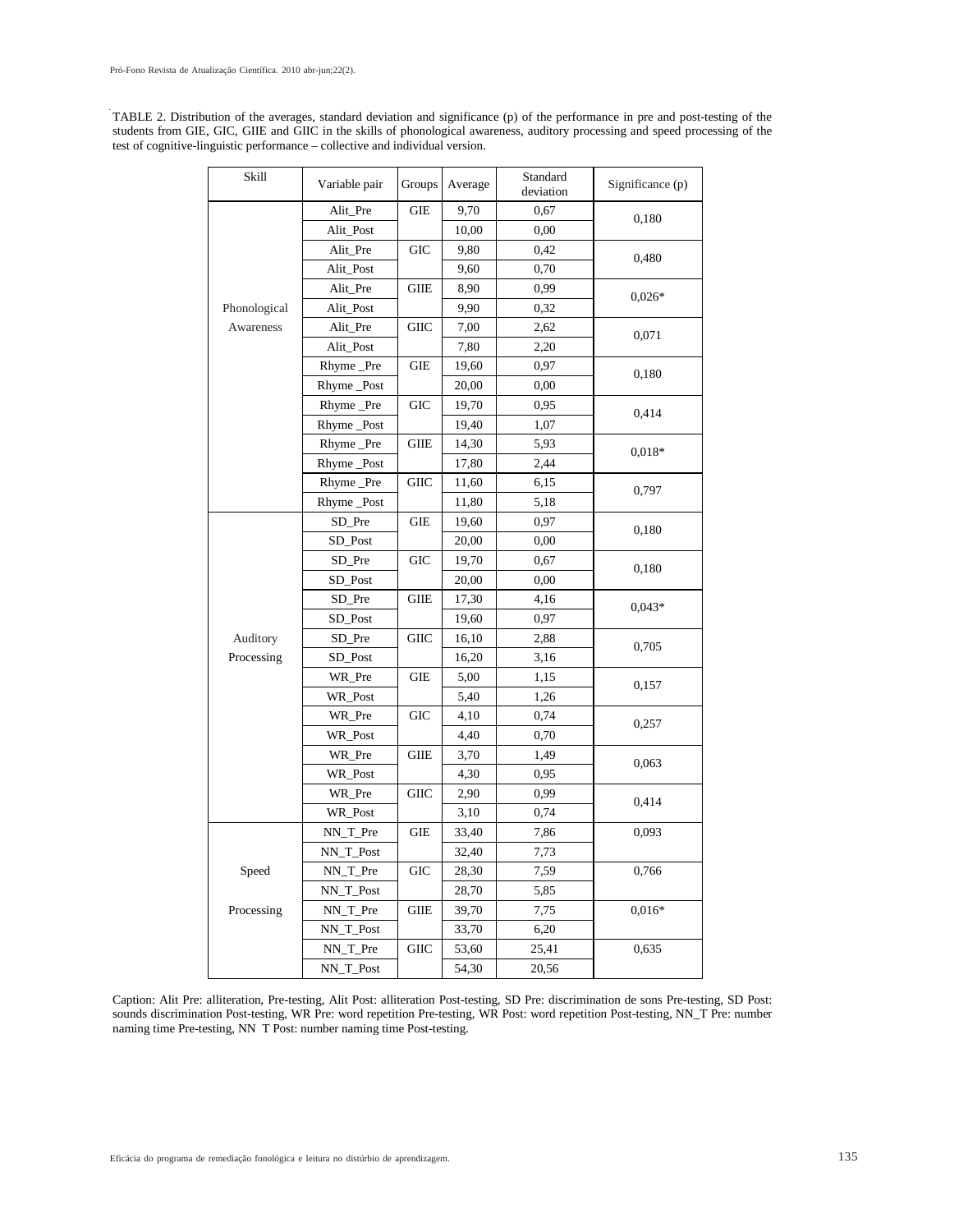| Skill         | Variables   | Groups      | Average | Standard<br>deviation | Significance (p) |
|---------------|-------------|-------------|---------|-----------------------|------------------|
|               | Errors Pre  | <b>GIE</b>  | 7,80    | 4,71                  | $0.005*$         |
|               | Errors Post |             | 3,00    | 2.91                  |                  |
|               | Errors_Pre  | <b>GIC</b>  | 5,70    | 2,91                  | 0,231            |
| Errors        | Errors Post |             | 5,10    | 3,14                  |                  |
|               | Errors_Pre  | <b>GIIE</b> | 34,10   | 17,07                 | $0,009*$         |
|               | Errors_Post |             | 14,70   | 7,29                  |                  |
|               | Errors_Pre  | <b>GIIC</b> | 29,00   | 7,44                  | 0,137            |
|               | Errors_Post |             | 27,10   | 5.69                  |                  |
|               | TT_Pre      | GIE         | 169,80  | 58,12                 | 0,284            |
|               | TT_Post     |             | 161,10  | 43,41                 |                  |
| Reading       | TT_Pre      | <b>GIC</b>  | 184,50  | 56,18                 | 0,262            |
| Total         | TT_Post     |             | 165,60  | 43,72                 |                  |
| Time          | TT_Pre      | <b>GIIE</b> | 493,70  | 157,11                | $0.007*$         |
|               | TT_Post     |             | 369,70  | 127,46                |                  |
|               | TT_Pre      | <b>GIIC</b> | 359,40  | 67,85                 | 0,169            |
|               | TT_Post     |             | 382,40  | 90,44                 |                  |
|               | Speed_Pre   | <b>GIE</b>  | 97,87   | 32,45                 | 0,153            |
|               | Speed Post  |             | 100,91  | 32,31                 |                  |
| Reading       | Speed_Pre   | <b>GIC</b>  | 90,74   | 39,36                 | 0,333            |
| Speed         | Speed_Post  |             | 97,02   | 26,32                 |                  |
|               | Speed_Pre   | <b>GIIE</b> | 33,19   | 10,42                 | $0.011*$         |
|               | Speed_Post  |             | 41,92   | 14,89                 |                  |
|               | Speed Pre   | <b>GIIC</b> | 43,97   | 12,36                 | 0,285            |
|               | Speed_Post  |             | 42,35   | 14,22                 |                  |
|               | Comp_Pre    | <b>GIE</b>  | 87,50   | 17,68                 | $0.046*$         |
|               | Comp_Post   |             | 97,50   | 7,91                  |                  |
| Reading       | Comp_Pre    | <b>GIC</b>  | 67,50   | 26,48                 | $0.041*$         |
| Comprehension | Comp_Post   |             | 90,00   | 17,48                 |                  |
|               | Comp_Pre    | $\rm GHE$   | 15,00   | 24,15                 | $0.007*$         |
|               | Comp_Post   |             | 67,50   | 16,87                 |                  |
|               | Comp_Pre    | <b>GIIC</b> | 20,00   | 15,81                 | 0,157            |
|               | Comp_Post   |             | 30,00   | 22,97                 |                  |

TABLE 3. Distribution of the averages, standard deviation and significance (p) of the performance in pre and post-testing of the students from GIE, GIC, GIIE and GIIC in the reading and text comprehension test.

Caption: Errors Pre: errors Pre-testing, Errors Post: errors Post-testing, TT Pre: time total Pre-testing, TT Post: time total Posttesting, Speed Pre: speed Pre-testing, Speed Post: speed Post-testing, Comp Pre: comprehension Pre-testing, Comp Post: comprehension Post-testing.

# **Discussion**

The results of this study showed that, in the test of cognitive-linguistic performance, the students with learning disabilities, submitted to the phonological and reading remediation program, showed statistically significant results in all the skills if compared in situations of pre and posttesting. Our data are in agreement with studies that point to improvement in the performance of the students in the tasks of rhyme, alliteration, phonemic synthesis, phonemic segmentation and reading of words, after intervention, corroborating the influence of phonological awareness skills in reading and writing (5,6,18).

In the phonological and reading remediation program, the improvement in the performance of the students in tasks of alphabet recognition, synthesis, segmentation, substitution and phonemic transposition suggests a relation between the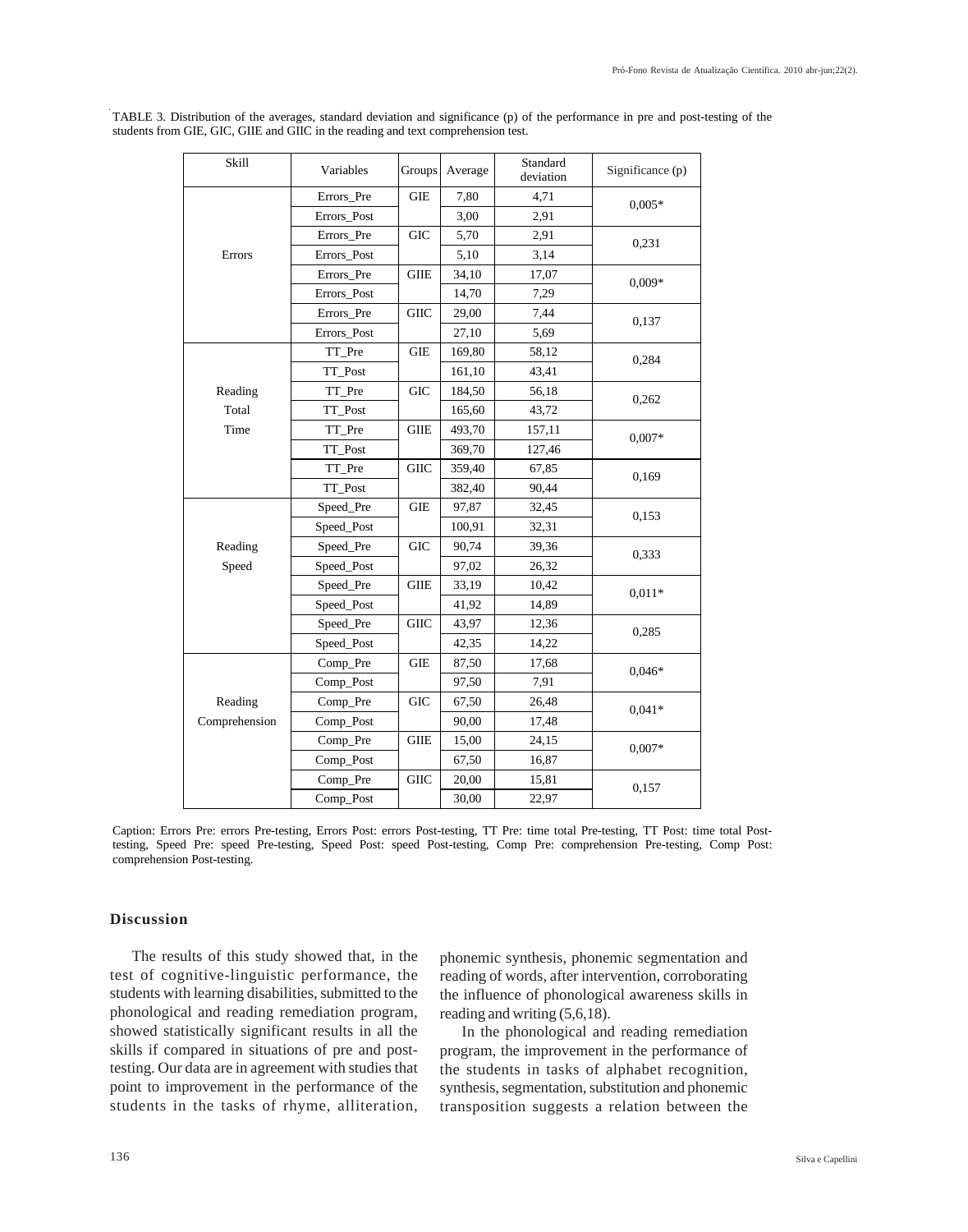learning of reading and phonological skills (6,17,19). Our results agree with studies that point to a relation between the development of specific skills for reading and phonological awareness, once it was verified in the results that the increase of skills in letter identification was proportional to the improvement of performance in phonological tasks of identification and discrimination of phonemes and performance in reading. Thus, through the findings of our remediation study, it is possible to suggest that students who obtained benefits in knowledge of letters certainly showed greater competence in several skills, such as the phonological ones and reading (6,8,18,20).

The students from GIE and GIIE showed better performance in tasks of syllabic identification and manipulation from the initial sessions of the remediation program indicating that the awareness of syllables is more perceptible than that of phonemes, according to what is described in literature (6,17,19).

Our finds corroborate with studies described in literature (5,10,19,20), because after the realization of a phonological remediation program associated with reading, the students with learning disabilities presented superior performance in tasks of phonological awareness, reading of non-words, automatic speed naming and phonological working memory. The performance of the students from this study in these tasks was modified after this type of combined intervention, because to each new book, a new visual vocabulary associated to the auditory vocabulary is introduced and that is why there is facilitation in the domain of the phonological awareness and of the retention in the short memory. According to mentioned literature, the visualization of the lexicon favors a better comprehension of the segmentation and manipulation of the phonological information, which for these students with learning disabilities is necessary, once they present difficulty in the use of generative mechanisms of phonological memory for perception and production of the spoken and read word.

Our results indicate that the groups that were submitted to the phonological and reading remediation program, GIE and GIIE, presented

increase in the average of correct responses regarding their performance in the reading activities and text comprehension, if compared to GIC and GIIC, which suggests that directed activities of phonological awareness (phoneme/grapheme correspondence) associated to reading facilitate the initial learning of word reading, reading and text comprehension, in accordance to what is described in literature (18,19).

Thus, according to the verification in the data of this study, among the students submitted to the phonological and reading remediation program it may be affirmed that there was a relation between the best performance on the knowledge of the letters, the phonological skill and the reading performance in words, non-words and text, once statistical signification occurred between the two moments of assessment. These findings must attract attention of speech and hearing therapists for the use of therapeutic programs that have an integrative approach like the ones presented in this article, in other words, ones that emphasize the use of hearing stimulus associated to visual stimulus to provide students with learning disabilities with better lexical formation and retention necessary for the learning of reading and text comprehension, according to proposed literature (3,5,6).

#### **Conclusion**

The results of this study allow concluding that:

- The students from GIE and GIIE, submitted to phonological and reading remediation program, presented statistically significant difference when comparing their performances in pre and posttesting in the skills of reading, writing, phonological awareness, auditory processing, visual processing, speed processing, reading and text comprehension; - The achievement of this study evidenced that the phonological and reading remediation program was effective, since it provided increase in the perception, production and manipulation of sounds and syllables, what directly interfered in the skill of reading and text comprehension of the students with learning disabilities.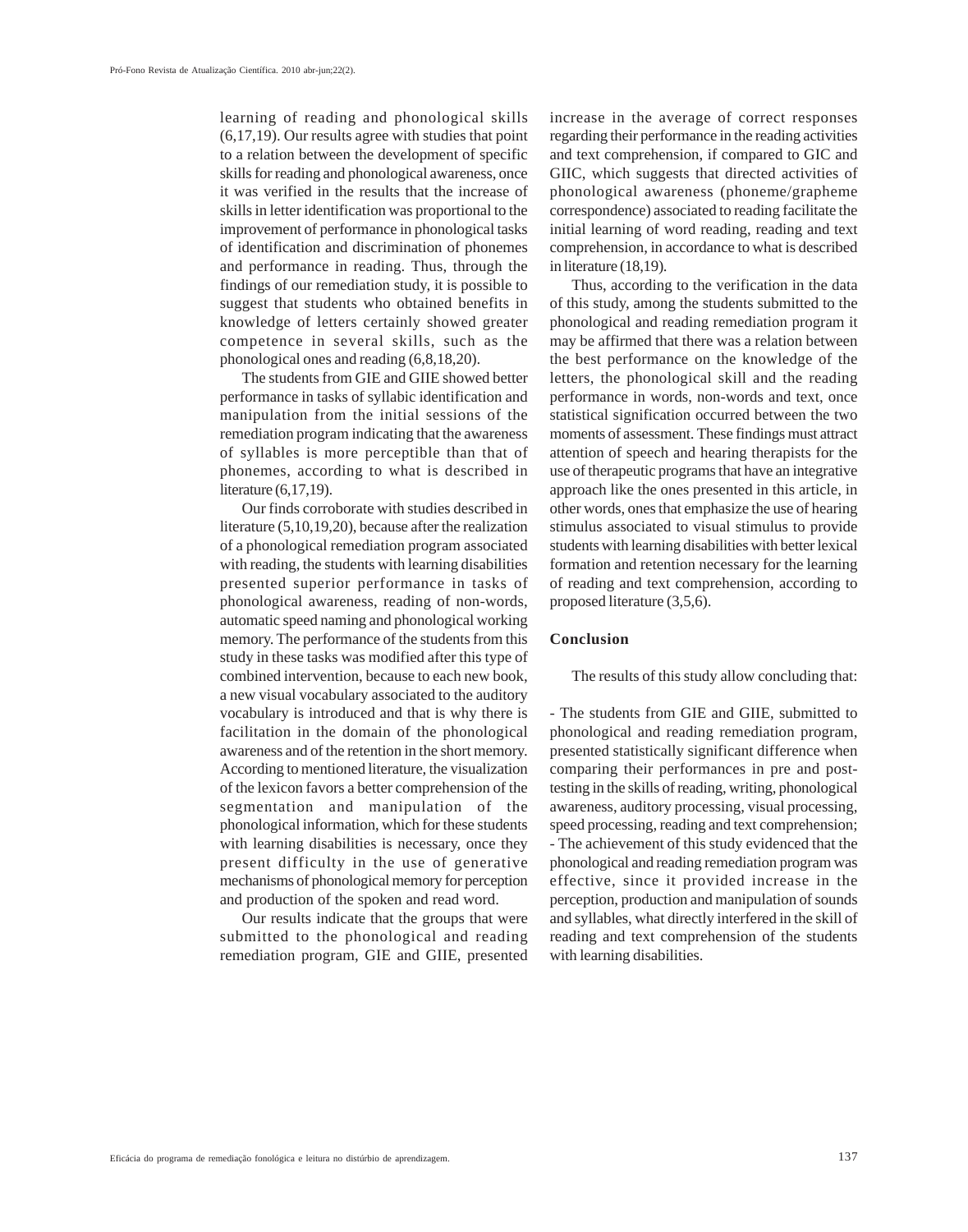| <b>Appendix</b>                                            | 6) Identification and discrimination of phonemes      |
|------------------------------------------------------------|-------------------------------------------------------|
|                                                            | - Target phoneme: /d/                                 |
| Examples of the activities proposed in phonological        | Doce                                                  |
| and reading remediation program.                           | Tatu                                                  |
| 1) Identification of sounds and of letters of the alphabet | Antena                                                |
| abcdefghijlm nop qrs                                       | Bola                                                  |
| tu v x<br>z                                                | Droga                                                 |
|                                                            | Danone                                                |
| 2) Identification of words inside a sentence               | Bexiga                                                |
| A menina está brincando na escola                          |                                                       |
| Os meninos brincam de carrinho                             | 7) Phonemic segmentation                              |
|                                                            | Peru                                                  |
| O menino chutou a bola no vizinho                          | Peruca                                                |
| O pássaro voava com outros animais da floresta             | Mato                                                  |
| Carol e Julia foram à feira comprar flores                 | Buraco                                                |
| Depois de comprar flores, Carol e Julia foram para casa    | Vareta                                                |
| Os meninos estão correndo na rua                           | Amarelo                                               |
|                                                            | Cabeça                                                |
| 3) Identification and manipulation of syllables in the     |                                                       |
| word                                                       |                                                       |
| Machado - Macaco                                           | 8) Subtraction of phonemes<br>Initial<br>Final        |
| Cavalo - Caderno                                           | Chuva - uva                                           |
| Futebol - Fumaça                                           | Pés - pé<br>$Qv_0 - v_0$<br>Mar - má                  |
| Cobra - Colo                                               | Curso -urso<br>Calor - calo                           |
| Rosa - Rocha                                               |                                                       |
| Pato - Palha                                               | Machado - achado<br>$Osso - os$<br>$Sino - sim$       |
|                                                            | Pano - ano                                            |
| 4) Phonemic synthesis                                      | Doces - doce<br>$Novo - ovo$                          |
| Nome                                                       |                                                       |
| Rosa                                                       | 9) Substitution of phonemes                           |
| Viola                                                      | Bomba $(\frac{b}{\sqrt{p}})$ por $\frac{t}{\sqrt{p}}$ |
| Bonita                                                     | Gente $(\frac{1}{I} \cdot \text{por } \frac{1}{K})$   |
| Famosa                                                     | Mola $(\frac{m}{p}$ por $\frac{s}{s})$                |
| Fita                                                       | Tapa $(\frac{t}{\sqrt{p}})$ por $\frac{R}{\sqrt{p}}$  |
| Camelo                                                     | Mala $(\frac{m}{\sqrt{p}})$                           |
|                                                            | Casa $(\frac{z}{\sqrt{p}})$ por $\frac{r}{r}$         |
| 5) Rhyme                                                   |                                                       |
| Mel - céu                                                  | 10) Transposition of phonemes                         |
| Mato - Pato                                                | Amú - uma                                             |
| Maço - Braço                                               | Missa - assim                                         |
| Trave - Chave                                              | Alé - ela                                             |
| Sozinha - Vizinha                                          | Ova - avó                                             |
| Martelo - Castelo                                          | Ola - alô                                             |
|                                                            | Las - sal                                             |

# **References**

1. Heiman T, Kariv D. Manifestations of learning disabilities in university students. Implications for coping and adjustment. Education. 2004;(125):313-25.

2. Paula GR, Mota HB, Keske-Soares MA. A terapia em consciência fonológica no processo de alfabetização. Pró-Fono Rev Atual Cient. 2005;(17):175-84.

3. Silver CH, Ruff RM, Iveson GL, Barth JT, Broshek, DK, Bush SS, Koffer SP, Reynolds, CR. Learning disabilities: the need for neuropsycological evaluation. Arch Clin Neuropsychol. 2008;(23):217-19.

4. Guerra LB. A criança com dificuldade de aprendizagem: considerações sobre a teoria: modos de fazer. Rio de Janeiro: Enelivros; 2002.

5. Estell DB, Jones MH, Pearl R, Acker RV, Farmer TW, Rodkin PC. Peer groups, populatity, and social preference. trajectories of social functioning among students. With and without learning disabilities. J Learn Disabil. 2008;41  $(1):$  5-14.

6. Wanzek J, Vaughn S. Response to varying amounts of time in reading intervention for students with low response to intervention. J Learn Disabil. 2008;41(2):126-42.